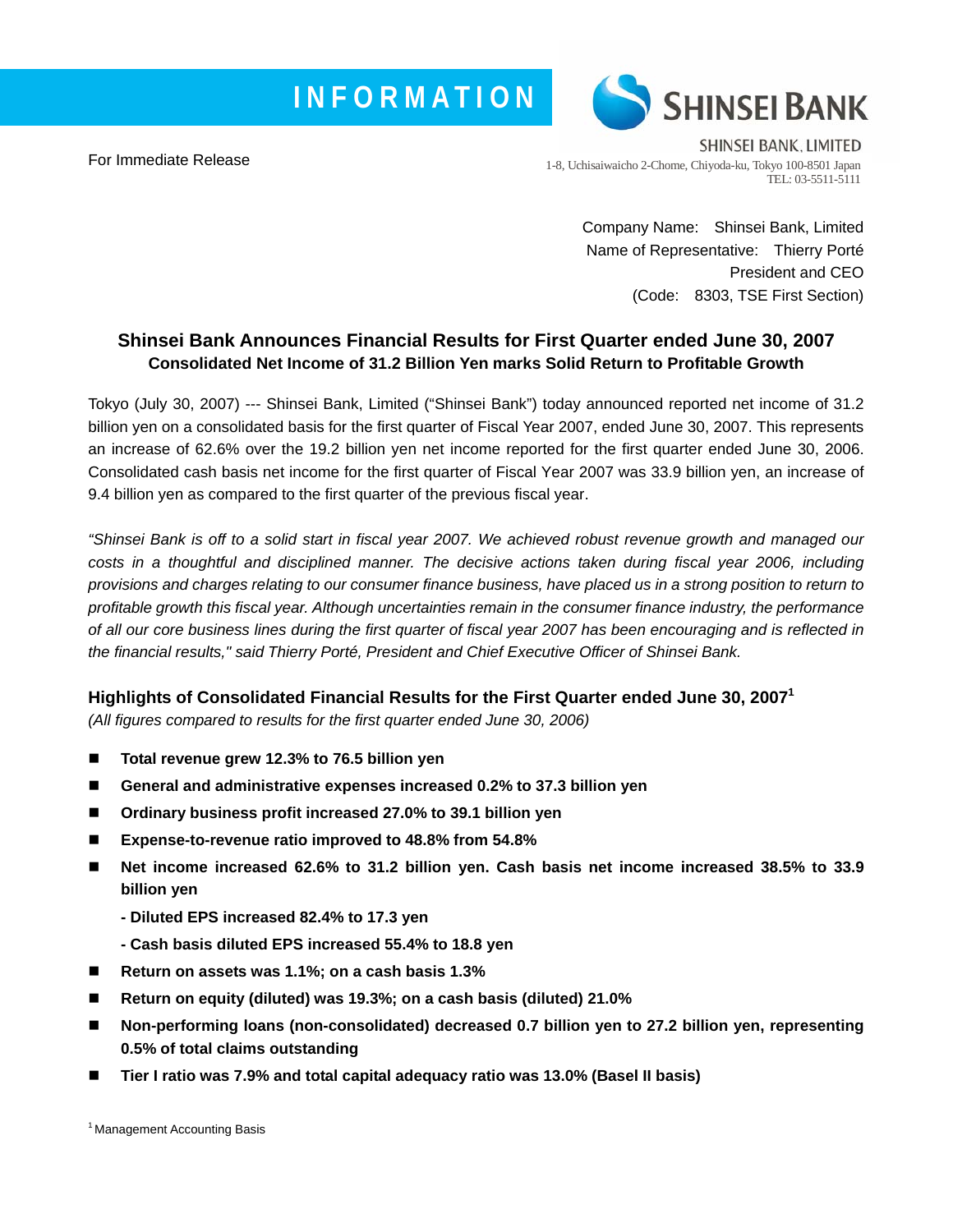### **Income Statement: Robust revenue growth and controlled expenses**

The consolidated results for the first three months of fiscal 2007 reflect strong performance in Institutional Banking, good progress at APLUS Co., Ltd. (APLUS) and steady results at Showa Leasing Co., Ltd. (Showa Leasing). The results also include gains from the sale of Life Housing Loan Co., Ltd. (LHL) of 10.4 billion yen, net of taxes.

**Total revenue** for the three months of fiscal year 2007 was 76.5 billion yen or 12.3% higher than in the first quarter of the previous fiscal year largely due to both interest and non-interest income growth in Institutional Banking.

**General and administrative expenses** for the first quarter 2007 were flat year over year at 37.3 billion yen as a result of continued expense control, especially in Retail Banking and at APLUS. Consequently, the expense-to-revenue ratio for the three months ended June 30, 2007, was 48.8% as compared to a ratio of 54.8% in the first quarter of fiscal year 2006.

The 5.7 billion yen increase in **net credit costs** to 9.5 billion yen for the first quarter of fiscal year 2007 is mainly due to higher credit provisions at APLUS compared to the first quarter of fiscal 2006 and lower net credit recoveries at Shinsei Bank (non-consolidated).

**Amortization of goodwill and intangible assets** associated with the acquisition of consumer and commercial finance companies was 3.0 billion yen for the three months ended June 30, 2007 as compared with 6.2 billion yen in the first quarter of the previous fiscal year. The decline largely relates to significant write-down of goodwill and intangible assets in fiscal year 2006.

**Consolidated net income** for the first three months of fiscal year 2007 was 31.2 billion yen, an increase of 12.0 billion yen, or 62.6%, as compared to the same period in the previous fiscal year.

#### **Business Line Results**

#### **Institutional Banking: Rising loan demand and asset prices help drive strong performance**

The Institutional Banking business continued to see an increase in demand for corporate and non-recourse loans, and ongoing increase in asset prices contributed to a strong performance in the credit trading business. Revenue was 33.6 billion yen for the first three months of the fiscal year, an increase of 37.4% over the same period in fiscal year 2006. Expenses were 12.5 billion yen, a 1.8 billion yen increase from the first quarter in the previous fiscal year, mainly due to new employees hired to support the expansion of the business. As a result, ordinary business profit for the first quarter of fiscal year 2007 was 21.1 billion yen, an increase of 7.3 billion yen, or 53.2%, as compared to the same period in the previous fiscal year.

## **Consumer and Commercial Finance: Gaining momentum following decisive actions to address industry changes**

In the three months ended June 30, 2007, the business generated revenue of 31.3 billion yen, a decline of 0.4 billion yen, or 1.3%, as compared to first quarter in fiscal year 2006, largely due to some slowdown in the momentum of the consumer finance business. The revenue shortfall was fully offset by lower expenses at APLUS. As a result, the business generated ordinary business profit of 16.0 billion yen in the first quarter of fiscal year 2007, an increase of 1.3 billion yen from the same period in the previous fiscal year. Credit costs were higher at APLUS compared to the first quarter of fiscal 2006 following the impact of legislative and market changes in the consumer finance industry introduced in December 2006. As a result, ordinary business profit after credit costs was 3.4 billion yen in the first three months ended June 30, 2007, a decline of 2.4 billion yen compared to the first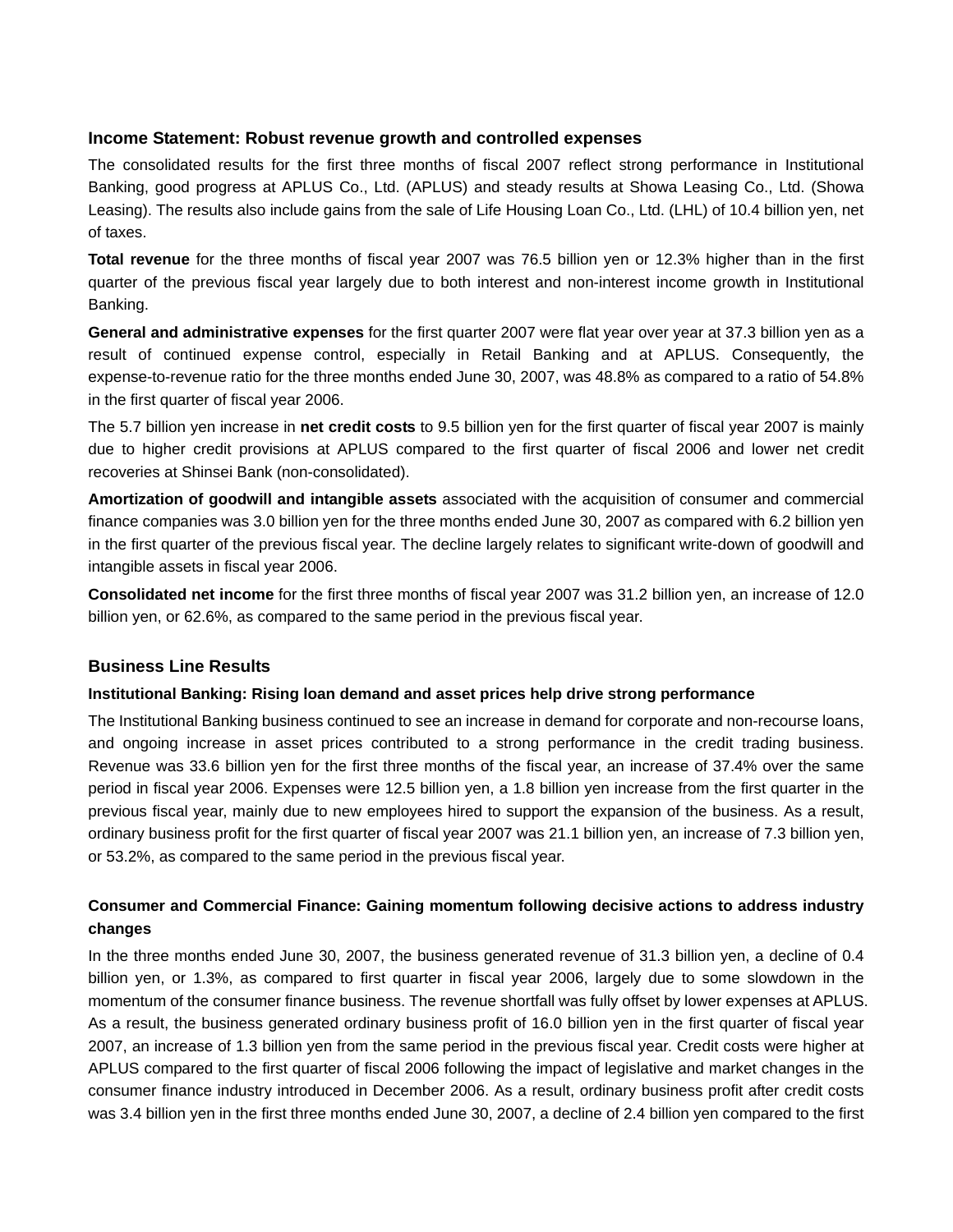quarter of fiscal year 2006. Grey Zone related payments during the quarter amounted to 1.1 billion yen. The business maintained Grey Zone claim reserves of 9.7 billion yen as at June 30, 2007. Showa Leasing's business momentum remained steady, generating ordinary business profit after credit costs, net of consolidation adjustments, of 3.4 billion yen during the first three months of fiscal year 2007.

On a stand-alone basis, APLUS' business transformation initiatives resulted in net income of 1.5 billion yen, for the three months ended June 30, 2007. Shinsei's consumer finance affiliate Shinki Co., Ltd. also posted a small profit during the first quarter of fiscal 2007.

#### **Retail Banking: Continued growth in customer base and diversification of revenue mix**

The business generated an ordinary business loss of 0.5 billion yen for the three months of fiscal year 2007, as compared to an ordinary business profit of 0.5 billion yen during the first quarter of previous fiscal year due to lower revenue from structured deposits. However, the share of upfront option income from structured deposits to total revenue has reduced significantly from 39.5% the same period a year ago to just 15.7% during the first quarter of fiscal 2007 as the business continues to diversify its revenue mix and increase its customer base. In the three months ended June 30, 2007, the Retail Banking business added more than 59,000 new *PowerFlex* retail accounts and now has over two million retail accounts. On May 7, 2007 the Bank opened a new branch, "Kashiwa Financial Center", in Kashiwa-city, Chiba Prefecture.

#### **Balance Sheet: Continued growth while maintaining capital strength**

Shinsei Bank's **loan balance** was 5,278.5 billion yen at the end of June 2007 as compared to 5,146.3 billion yen as at March 31, 2007. Loan growth during the first quarter of fiscal year 2007 was largely achieved in corporate loans, non-recourse real estate finance and retail housing loans. Corporate loans increased 3.0% to 3,073.8 billion yen, non-recourse real estate finance balance increased 7.1% to 823.8 billion yen and loans to retail customers, including lending to high net worth individuals, grew 9.1% or 58.0 billion yen to 697.6 billion yen.

**Total deposits** increased 121.0 billion yen or 2.2% to 5,542.0 billion yen in the first quarter ended June 30, 2007. Shinsei Bank has been diversifying its funding base through deposits from retail customers. The retail deposits balance, including high net worth customers, stood at 3,559.2 billion yen at June 30, 2007.

Shinsei's **capital ratios** during the first quarter of fiscal 2007 remained strong with a **Tier I ratio** of 7.9% and a **total capital adequacy ratio** of 13.0% as of June 30, 2007, on a Basel II basis.

#### **Forecast for Fiscal Year 2007: Financial performance remains on track to achieve forecast**

Excluding the one-time gains from the sale of LHL from both the first quarter results and full year consolidated net income forecast of 72.0 billion yen, net income for the first quarter of fiscal year 2007 represents 33.7% of the total net income forecast for this year. Though various risks, particularly those relating to our consumer finance business, may impact the Bank's results during the year, we consider that, based on the results of the first quarter, the Bank remains on track to meet its consolidated financial forecast for this fiscal year.

As a recipient of public funds, Shinsei Bank is required to update and report its non-consolidated performance in relation to targets set forth in the Revitalization Plan. Accordingly, the Bank is in the process of updating its biennial revitalization plan financial targets on a non-consolidated basis.